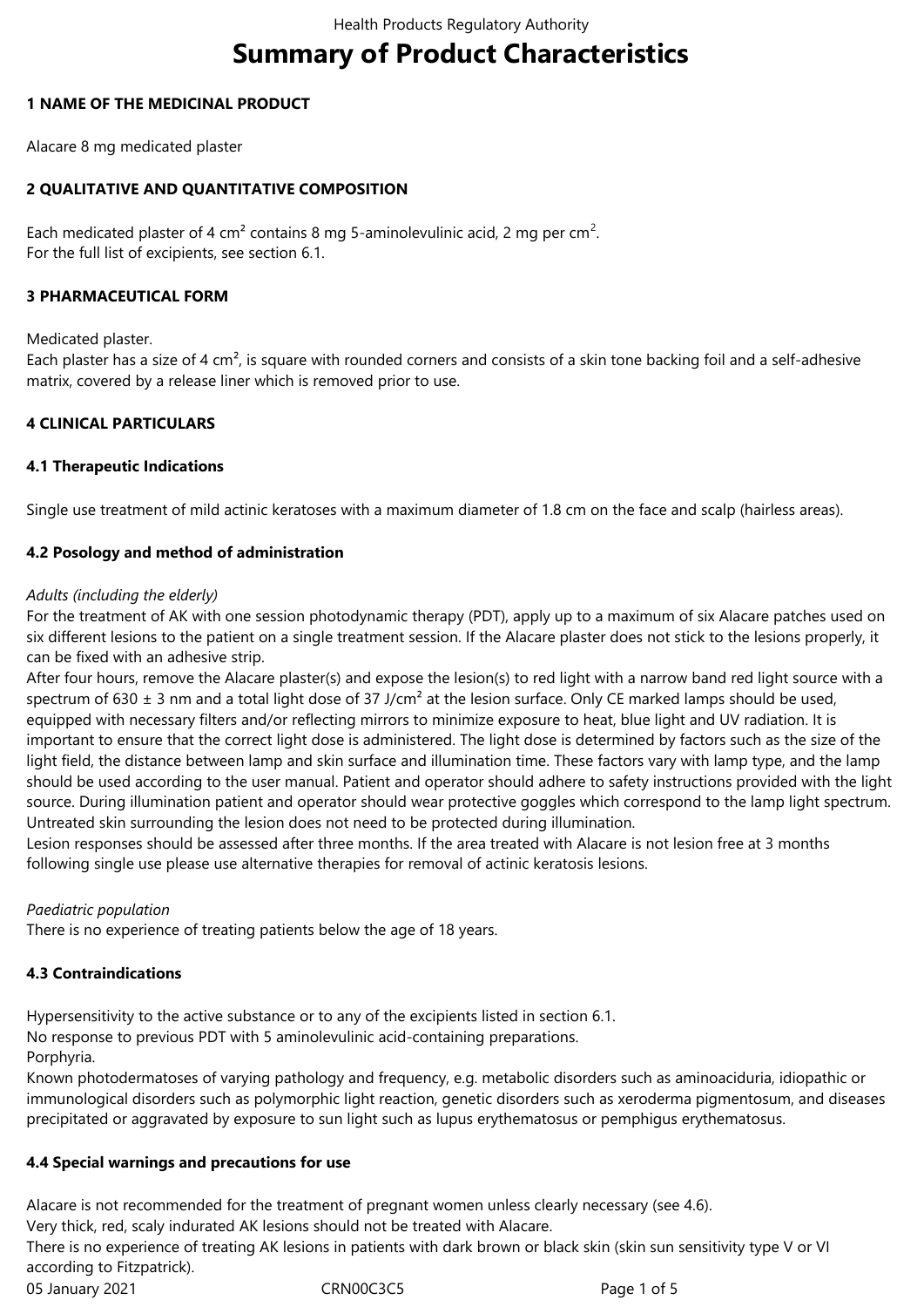#### Health Products Regulatory Authority

#### **No data regarding efficacy and safety are available for repeated treatment of AK lesions with Alacare.**

Any UV-therapy should be discontinued before treatment. As a general precaution, sun exposure of the treated lesion sites and surrounding skin should be avoided for approximately 48 hours following treatment.

Direct eye contact with Alacare should be avoided.

Alacare should only be administered by a nurse or other healthcare professional trained with the use of photodynamic therapies under the supervision of a physician.

The success and assessment of treatment may be impaired if the treated area is affected by the presence of skin diseases (skin inflammation, located infection, psoriasis, eczema, and benign or malignant skin cancers) as well as tattoos. No experience exists with these situations.

Concomitant use of medicinal products with known phototoxic or photoallergic potential such as St. John's wort, griseofulvin, thiazide diuretics, sulfonylureas, phenothiazines, sulphonamides, quinolones and tetracyclines may enhance the phototoxic reaction to photodynamic therapy. Concomitant use with other topical medicinal products should be avoided.

#### **4.5 Interaction with other medicinal products and other forms of interactions**

As hypericin can increase phototoxic reactions induced by PDT, treatment with hypericin-containing products (St John's Wort, Hypericum perforatum) should be discontinued two weeks before PDT with Alacare.

#### **4.6 Fertility, pregnancy and lactation**

## **Pregnancy**

There are no adequate data from the use of 5-aminolevulinic acid in pregnant women. Animal studies are insufficient with respect to effects on pregnancy, embryonal and fetal development, parturition and postnatal development (see section 5.3). The potential risk for humans is unknown. Alacare should not be used during pregnancy unless clearly necessary.

#### **Breastfeeding**

It is unknown whether 5-aminolevulinic acid is excreted in human breast milk. The excretion of 5-aminolevulinic acid has not been studied in animals. Breast-feeding should be discontinued for 48h after application of Alacare.

## **4.7 Effects on ability to drive and use machines**

None.

## **4.8 Undesirable effects**

a) Almost all patients (99%) experience adverse reactions localised at the treatment site (local reactions) that are attributable to toxic effects of the photodynamic therapy (phototoxicity). During application of Alacare and prior to illumination of the treatment site, 33% of patients show local reactions, most frequently pruritus, burning and erythema. During illumination, erythema, burning and pain are the local reactions reported most often. The symptoms are usually of mild or moderate severity and require early termination of illumination in 1% of the patients. Cooling of the treated area may alleviate these symptoms. After therapy, pruritus, erythema, scabbing and exfoliation are the most frequent local reactions which are likewise mainly mild to moderate and persist for 1 to 2 weeks or occasionally longer.

A common (< 10%) adverse reaction not involving the treatment site is headache.

b) The incidence of adverse reactions in patients receiving Alacare plus illumination, is shown in the table below.

| Adverse reactions involving the treatment site (local reactions) |                        |                                          |  |
|------------------------------------------------------------------|------------------------|------------------------------------------|--|
| General disorders and application site conditions                | Very common            | Erythema, exfoliation, irritation, pain, |  |
|                                                                  | $\geq 1/10$            | pruritus, scab                           |  |
|                                                                  | Common                 | Bleeding, desquamation, discharge,       |  |
|                                                                  | $\geq$ 1/100, < 1/10   | discomfort, erosion,                     |  |
|                                                                  |                        | hyper/hypopigmentation, oedema,          |  |
|                                                                  |                        | reaction, swelling, vesicles             |  |
|                                                                  | Uncommon               | Burn, discolouration, excoriation,       |  |
|                                                                  | $\geq$ 1/1000, < 1/100 | inflammation, ulcer                      |  |
| 05 January 2021<br>CRN00C3C5                                     |                        | Page 2 of 5                              |  |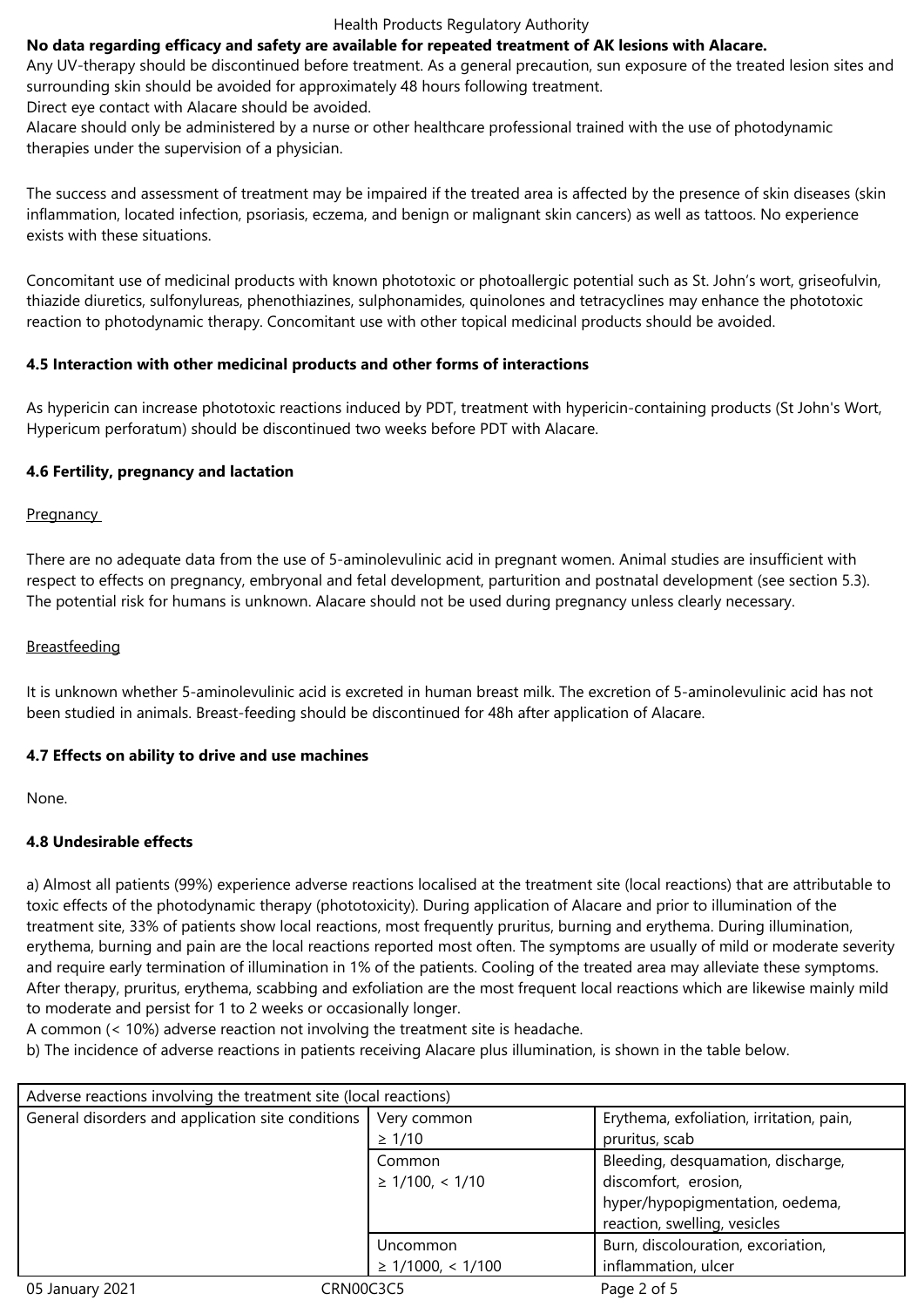|                                                    | Uncommon<br>$\geq$ 1/1000, < 1/100 | Infection                          |  |
|----------------------------------------------------|------------------------------------|------------------------------------|--|
| Adverse reactions not involving the treatment site |                                    |                                    |  |
| Nervous system disorders                           | Common<br>$\geq$ 1/100, < 1/10     | Headache                           |  |
| Infections and Infestations                        | Uncommon<br>$\geq$ 1/1000, < 1/100 | Pyoderma                           |  |
| Psychiatric disorders                              | Uncommon<br>$\geq$ 1/1000, < 1/100 | <b>Emotional distress</b>          |  |
| Respiratory, thoracic and mediastinal disorders    | Uncommon<br>$\geq$ 1/1000, < 1/100 | Epistaxis                          |  |
| Skin and subcutaneous tissue disorders             | Uncommon<br>$\geq$ 1/1000, < 1/100 | Skin discolouration                |  |
| Investigations                                     | Uncommon<br>$\geq$ 1/1000, < 1/100 | Alanine aminotransferase increased |  |

Reporting of suspected adverse reactions

Reporting of suspected adverse reactions after authorisation of the medicinal product is important. It allows continued monitoring of the benefit/risk balance of the medicinal product. Healthcare professionals are asked to report any suspected adverse reactions via HPRA Pharmacovigilance, Earlsfort Terrace, IRL-Dublin 2, Tel: +353 1 6764971, Fax: +353 1 6762517. Website: www.hpra.ie, E-mail: medsafety@hpra.ie.

## **4.9 Overdose**

No case of overdose has bee[n reported. Neverthe](mailto:medsafety@hpra.ie)less, reactions at the treatment site may be more pronounced if the Alacare plasters are applied for much more than 4 hours or if a much higher light dose than the recommended 37 J/cm<sup>2</sup> is chosen.

## **5 PHARMACOLOGICAL PROPERTIES**

## **5.1 Pharmacodynamic properties**

*Pharmacotherapeutic group: Sensitisers*used in Photodynamic/Radiation therapy, ATC Code: L01XD04

## Mechanism of action

After topical application of 5-aminolevulinic acid, protoporphyrin IX (PPIX) accumulates intracellularly in the treated AK lesions. The intracellular PPIX is a photoactive, fluorescing compound and, upon light activation in the presence of oxygen, singlet oxygen is formed which causes damage to cellular compartments of the light-exposed target cells, in particular the mitochondria.

## Clinical efficacy and safety

With regard to clinical safety and efficacy, Alacare was compared with placebo treatment, in a randomised observer blinded clinical trial which enrolled 107 patients with a follow-up duration of 6, 9 and 12 months. All patients had a minimum of 3 mild to moderate AK lesions on the head and/or face. Alacare was applied to AK lesions for 4 hours without preparation of the lesion, after which they were illuminated with red light at  $\lambda$  630  $\pm$  3 nm (37 J/cm<sup>2</sup>).

12 weeks after treatment, complete clinical clearance on lesion and on patient basis of a once-only photodynamic therapy with Alacare was statistically significantly more effective than photodynamic therapy with placebo. This was sustained during follow-up, in which patients were seen every 3 months (after 6, 9 and 12 months). In an open randomised trial, which enrolled 349 patients, Alacare PDT in the same regime as described above, was compared with cryosurgery and placebo-PDT. In this trial, Alacare-PDT proved non-inferior to cryosurgery. After 12 weeks in the Full Analysis Set 87% of lesions treated with Alacare-PDT were cleared, compared to 77% after cryosurgery (Odds Ratio 1.86; 95% CI [1.18, 2.93]) and 32% after placebo-PDT. Differences were sustained during the complete follow-up period (after 6, 9 and 12 months).Recurrence rates of cleared lesions 12 months after therapy were 12% for Alacare-PDT and 18% for cryosurgery (Odds Ratio 0.627; 95% CI [0.461, 0.854]).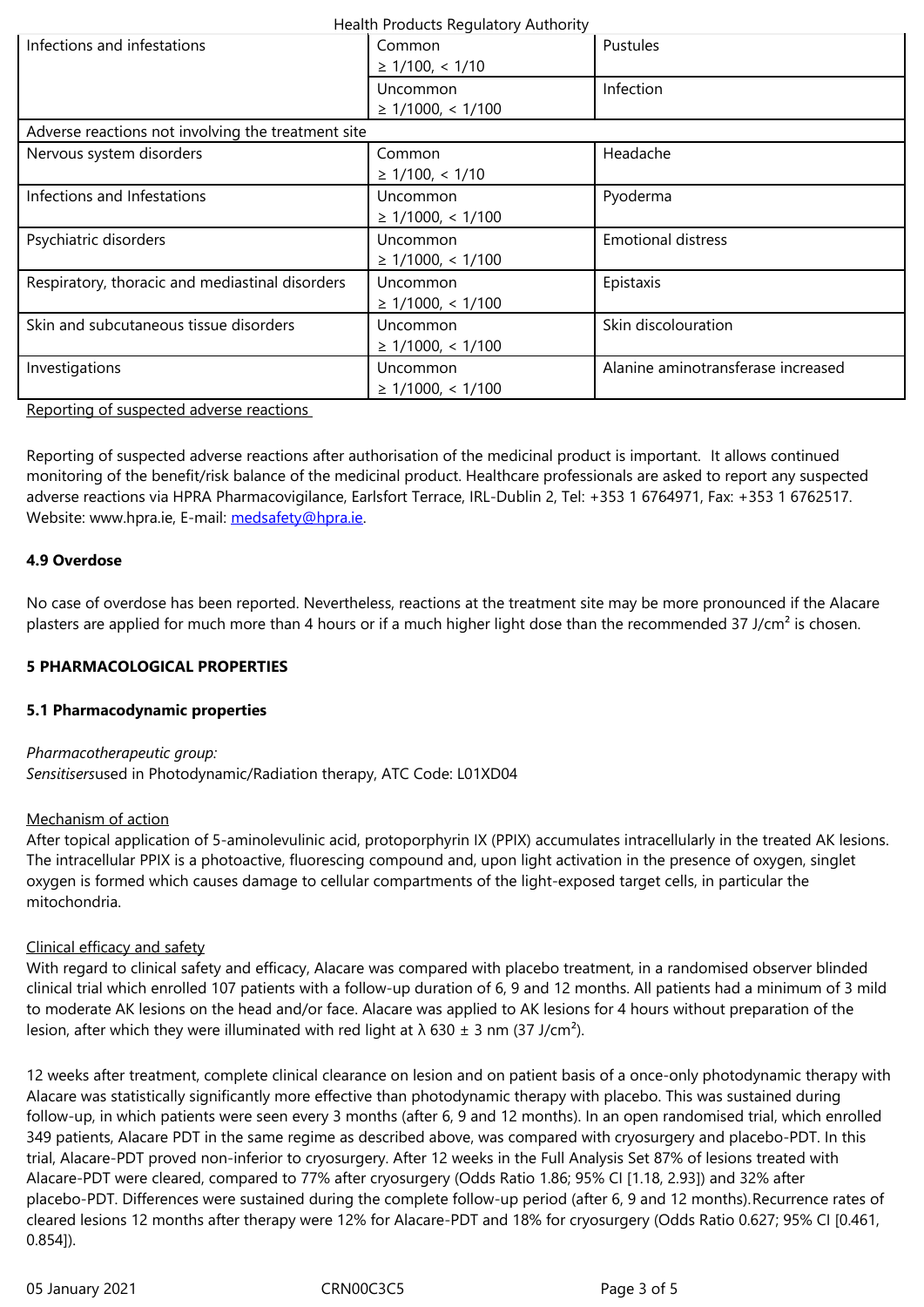# **5.2 Pharmacokinetic properties**

Pharmacokinetic data from a clinical trial in patients with mild to moderate actinic keratoses on the head and/or face, who had 8 Alacare plasters applied for 4h, showed a baseline corrected Cmax of 16.4  $\mu$ g/L and an AUC<sub>0-24</sub> of 101.4  $\mu$ g\*h/L of systemic exogenous 5-aminolevulinic acid. Tmax was at 4 hours. The excretion of 5‑ALA in urine during the first 12 hours after application was low. The maximum excretion was 2.06 % of the total dose, the median was 1.39 % PPIX was not detected in any of the plasma samples.

In another clinical trial in 12 AK patients with mild to moderate AK lesions on the head and/or face, it could be shown that Alacare-induced PPIX specific fluorescence is higher in AK lesions than in normal skin and increases with duration of the Alacare exposure. However, extending application interval beyond 4h did not result in higher PPIX fluorescence.

## **5.3 Preclinical safety data**

Preclinical studies on general toxicity and genotoxicity studies in the presence or absence of photoactivation, do not indicate potential risks for man. Conventional carcinogenicity studies have not been performed with 5- aminolevulinic acid. Studies reported in the literature do not indicate a carcinogenic potential. Studies on the reproductive function have not been performed.

## **6 PHARMACEUTICAL PARTICULARS**

#### **6.1 List of excipients**

Plasters: Acrylic pressure sensitive adhesive (Poly[(2-ethylhexyl)acrylate-co-methylacrylate-co-acrylic acid-co-glycidylmethacrylate])

Backing film: Pigmented polyethylene Aluminium vapor coated polyester

Release liner (polyethylene terephthalate film) which is removed prior to application.

## **6.2 Incompatibilities**

Not applicable.

#### **6.3 Shelf life**

3 years. Use within 3 months after first opening.

## **6.4 Special precautions for storage**

After opening store plaster in the sachet in order to protect from light.

## **6.5 Nature and contents of container**

4 medicated plasters sealed in protective sachets consisting of 4 layers: paper (outer layer), polyethylene LDPE, aluminium, ethylene copolymer (inner layer).

Pack sizes of 4 or 8 medicated plasters (1 or 2 protective sachet[s]).

Not all pack sizes may be marketed.

#### **6.6 Special precautions for disposal**

After removal, the used patch should be folded in half, adhesive side inwards so that the adhesive is not exposed, and then discarded safely.